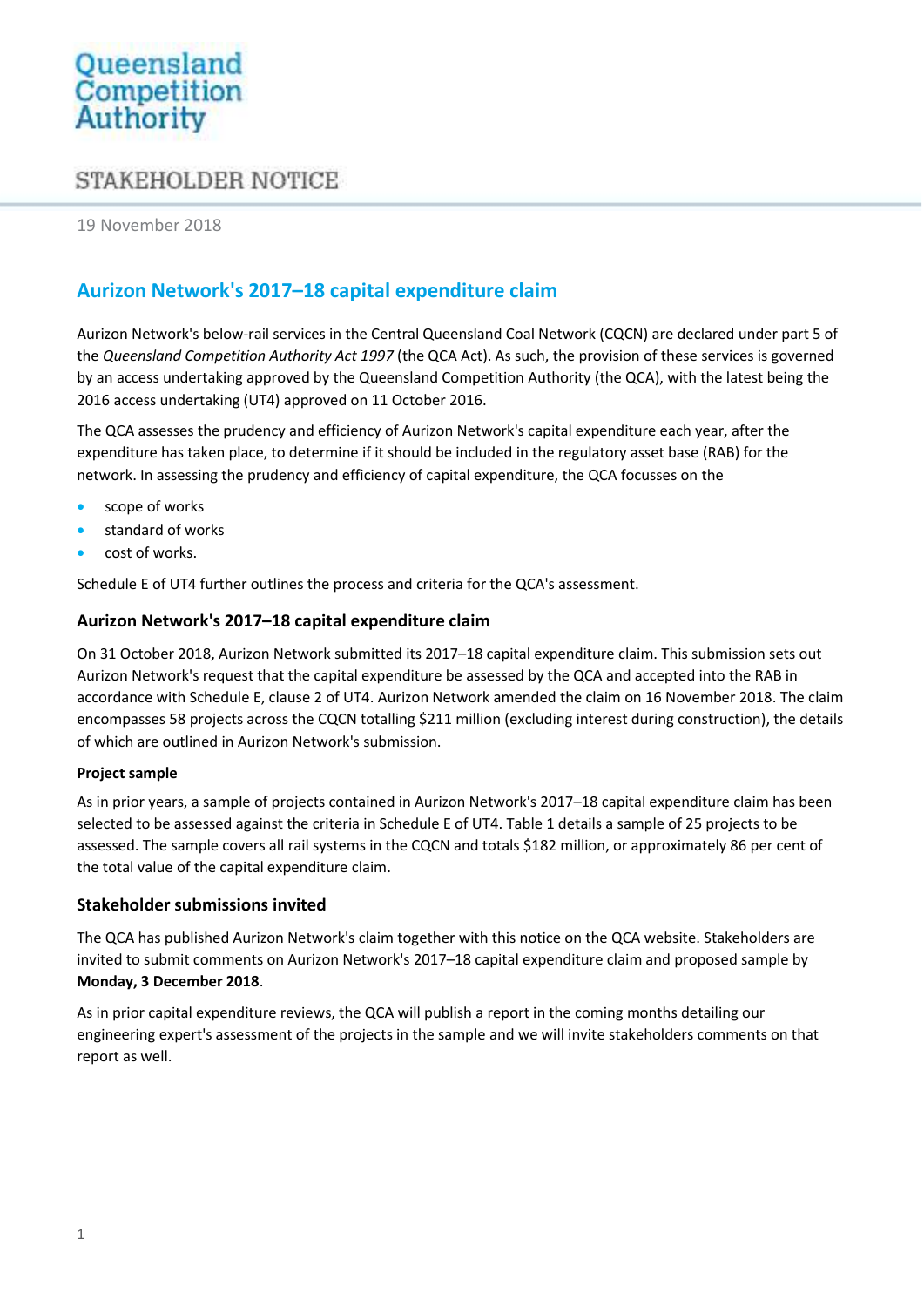# Table 1 QCA sample list—Aurizon Network's 2017–18 capital expenditure claim

| <b>Project ID</b> | <b>Project name</b>                       | Asset type                  | Claim (\$, pre-escalation) |
|-------------------|-------------------------------------------|-----------------------------|----------------------------|
| IV.00323          | Track Upgrade FY18                        | Track                       | 23,449,382                 |
| IV.00049          | Radio System Replacement                  | <b>Network Controls</b>     | 23,351,894                 |
| IV.00322          | Rail Renewal FY18                         | Rail                        | 21,468,545                 |
| IV.00329          | <b>Structures Renewal FY18</b>            | Structures                  | 15,054,900                 |
| IV.00344          | <b>Formation Renewal FY18</b>             | Formation / Ballast         | 12,236,291                 |
| IV.00364          | <b>Turnout Renewal FY18</b>               | Turnouts                    | 11,500,392                 |
| A.04599           | Havilah Culverts Upgrade                  | <b>Structures</b>           | 8,719,163                  |
| IV.00346          | Package 1 FY18 Control Systems Renewal    | <b>Network Controls</b>     | 8,223,807                  |
| IV.00347          | Package 2 FY18 Control Systems Renewal    | <b>Network Controls</b>     | 8,035,389                  |
| IV.00334          | Bridge Ballast Renewal Program FY18       | Formation / Ballast         | 7,272,262                  |
| IV.00321          | Sleeper Renewal Program FY18              | Sleepers                    | 6,747,175                  |
| IV.00343          | Level Crossings Renewal Program FY18      | Level Crossings             | 5,421,998                  |
| IV.00360          | Network Asset Mgt System Tranche 2        | <b>Operational Systems</b>  | 5,311,528                  |
| IV.00399          | 2017 Cyclone Debbie Rectification         | Various                     | 4,441,745                  |
| IV.00384          | OH Equipment Renewal FY18                 | <b>Distribution Network</b> | 3,461,614                  |
| IV.00270          | Ethernet to Corner SCADA Upgrade FY17     | <b>Network Controls</b>     | 3,022,135                  |
| IV.00146          | Sleeper Renewal FY17                      | Sleepers                    | 2,843,381                  |
| IV.00294          | Goonyella Supersite FY17                  | <b>Network Controls</b>     | 2,147,879                  |
| IV.00283          | <b>Traction SCADA System</b>              | Network Controls            | 2,078,916                  |
| IV.00004          | <b>Traction Fault Locator Renewal</b>     | <b>Distribution Network</b> | 1,985,507                  |
| IV.00261          | Telecommunications Infrastructure Renewal | Telecommunication           | 1,875,684                  |
| IV.00154          | FY17 Autotransformer Renewal Project      | Power Systems               | 1,437,366                  |
| IV.00170          | Bridge Ballast Renewals FY17              | Formation / Ballast         | 1,284,390                  |
| IV.00375          | Corridor Security & Fencing FY18          | <b>Corridor Access</b>      | 769,726                    |
| IV.00267          | Asset Protection Equipment Replacement    | <b>Signalling Equipment</b> | 238,851                    |
| Total             |                                           |                             | 182,379,920                |